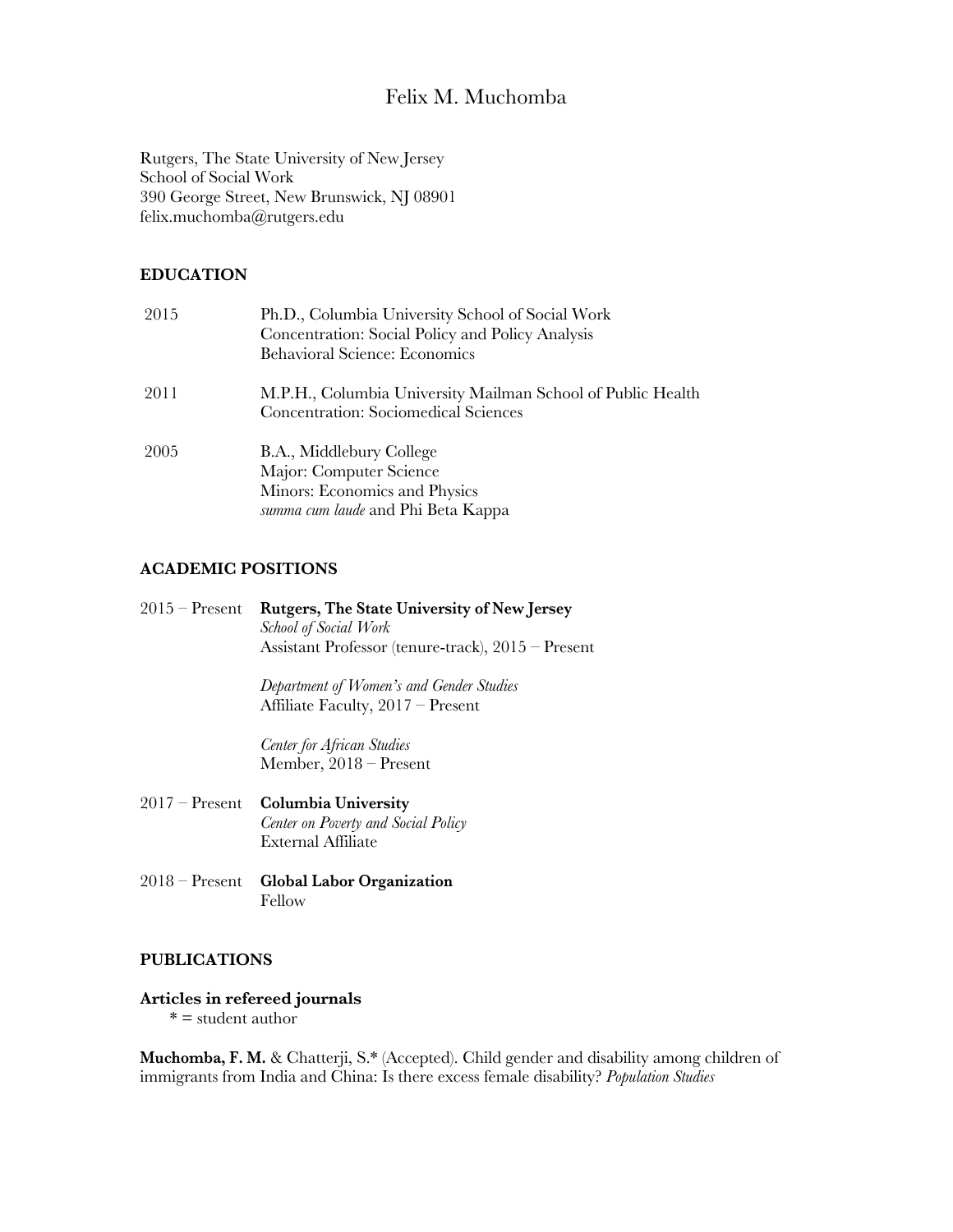**Muchomba, F. M.**, Jiang, N.\* & Kaushal, N. (2020). Culture, labor supply, and fertility across immigrant generations in the United States. *Feminist Economics 26*(1), 154-178.

**Muchomba, F. M.** (2019). Sex composition of children and marital rape: Evidence from Sub-Saharan Africa. *Maternal and Child Health 23*(8), 1130-1139.

Kaushal, N. & **Muchomba, F. M.** (2018). Missing time with parents: Son preference among Asians in the United States. *Journal of Population Economics 31*(2), 397-427.

Shukla, S.\*, **Muchomba, F. M.**, McCoyd, J. L. M. (2018). "Drug adherence levels are falling down again": Health worker perceptions of women's service utilization before and after integration of HIV/AIDS services into general care in India. *Health Policy and Planning, 33*(5), 623- 632.

**Muchomba, F. M.** (2017). Women's land tenure security and household human capital: Evidence from Ethiopia's land certification. *World Development, 98*, 310-324.

**Muchomba, F. M.** & Kaushal, N. (2016). Effect of food subsidies on micronutrient consumption. *Indian Journal of Human Development*, *10*(3), 317-335.

Kaushal, N. & **Muchomba, F. M.** (2015). How consumer price subsidies affect nutrition. *World Development 74*, 25-42.

**Muchomba, F. M.**, Chan, C.\*, & El-Bassel, N. (2015). Importance of women's relative socioeconomic status within sexual relationships in communication about safer sex and HIV/STI prevention. *Journal of Urban Health 92*(3), 559-571.

**Muchomba, F. M.**, Wang, J. S., & Agosta L. M. (2014). Women's land ownership and risk of HIV infection in Kenya. *Social Science & Medicine 114*(1), 97-102.

**Muchomba, F. M.** (2014). Colonial policies and the rise of transactional sex in an informal settlement in Kenya. *Journal of International Women's Studies 15*(2), 80-93.

DeVylder, J. E., **Muchomba, F. M.**, Gill, K. E., Ben-David, S., Walder, D. J., Malaspina, D., & Corcoran, C. M. (2014). Symptom trajectories and psychosis onset in a clinical high-risk cohort: the relevance of subthreshold thought disorder. *Schizophrenia Research 159*(2-3), 278-283.

**Muchomba, F. M.**, Gearing, R. E., Simoni, J. M., & El-Bassel, N. (2012). State of the science of adherence in pre-exposure prophylaxis and microbicides. *Journal of Acquired Immune Deficiency Syndromes 61*(4), 490-498.

#### **Book chapters**

**Muchomba, F. M.** (2013). On the road to change. In G. Collier (Ed.), *African cultures and literatures: A miscellany* (pp. 273-276). Amsterdam & New York: Rodopi.

#### **Electronic publications**

Kaushal, N. & **Muchomba, F. M.** (2013, December 24). Free lunch? Effect of India's food subsidy programme on nutrition. *VoxEU*. Retrieved from http://voxeu.org/article/nutritional-impactindia-s- food-subsidy-programme

#### **PRESENTATIONS**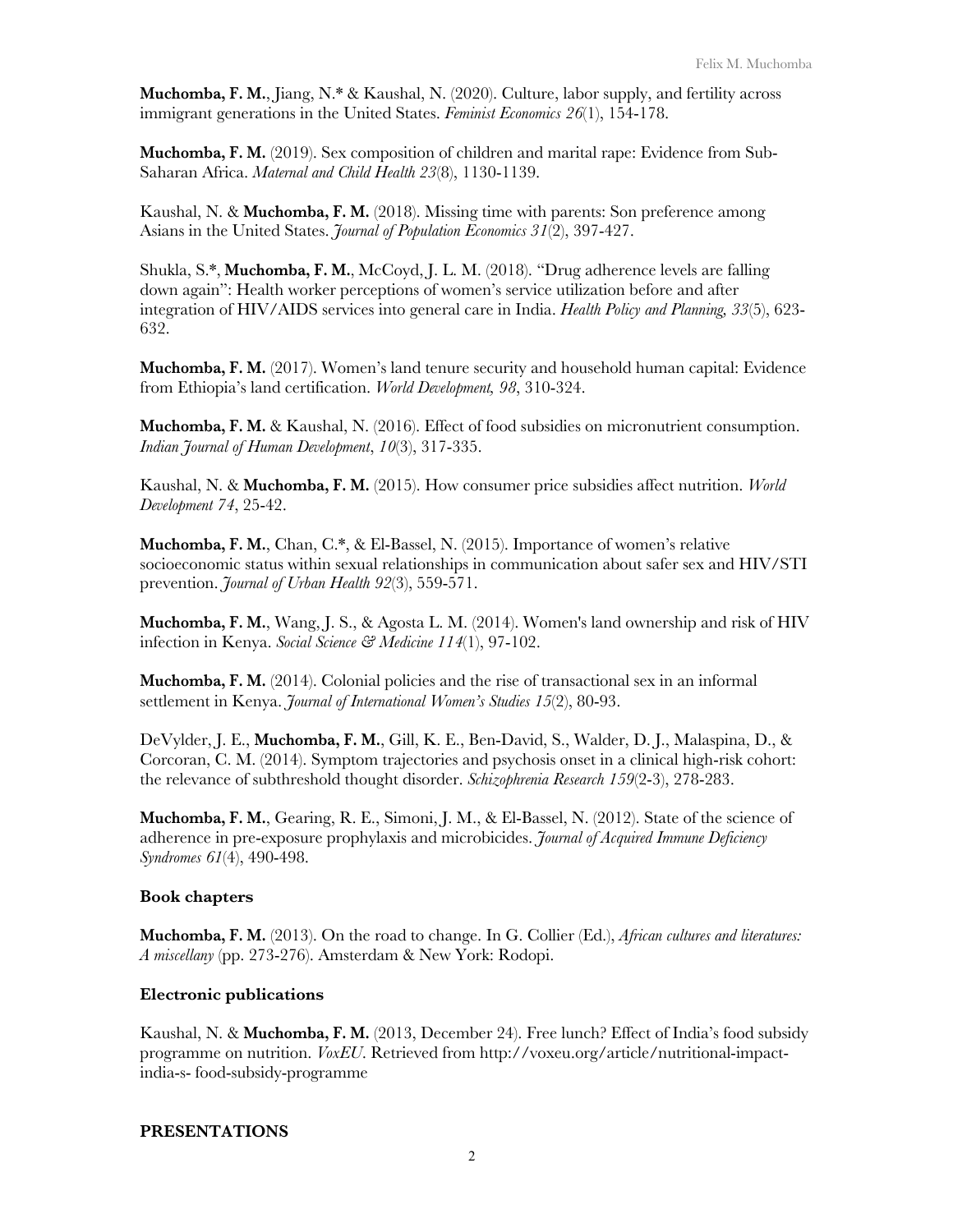#### **Invited presentations**

**Muchomba, F. M.**, Wimer, C. & Garfinkel, I. (2017, May). *Consumption, income, and assets: What best predicts New Yorkers' wellbeing?* Paper presented at the Center on Poverty & Social Policy at Columbia School of Social Work, New York, NY.

**Muchomba, F. M.**, (2015, April). *Does land tenure for women improve child health? A study of Ethiopia's land certificates*. Paper presented at the New York Academy of Medicine, New York, NY.

#### **Peer-reviewed conferences**

 $* =$  student author

**Muchomba, F. M.** (2020, January). *Effect of gender inequality in land rights on family health in Ethiopia*. Paper presented at the Society for Social Work and Research Conference. Washington, DC.

**Muchomba, F. M.** & Kaushal, N. (2020, January). *Gender inequality in assimilation across immigrant generations*. Paper presented at the Society for Social Work and Research Conference. Washington, DC.

**Muchomba, F. M.** & Steiner, J.\* (2019, January). *Is parental asset ownership associated with daughters' child marriage? A secondary analysis of longitudinal data from Ethiopia*. Paper presented at the Society for Social Work and Research Conference. San Francisco, CA.

**Muchomba, F. M.**, Jiang, N.\* & Kaushal, N. (2019, January). *Gender norms, labor supply, and fertility across immigrant generations*. Paper presented at the Society for Social Work and Research Conference. San Francisco, CA.

**Muchomba, F. M.** (2018, November). *Parents' assets and child marriage*. Paper presented at the Sustainability and Development Conference. Ann Arbor, MI.

**Muchomba, F. M.** & Chatterji, S.\* (2018, January). *Son preference and excess female disability among children of immigrants from India and China living in the United States*. Paper presented at the Society for Social Work and Research Conference. Washington, DC.

**Muchomba, F. M.**, Wimer, C. & Garfinkel, I. (2018, January). *Using assets to improve poverty measurement: Comparing official, supplemental, consumption, and assets-augmented poverty measures.* Paper presented at the Society for Social Work and Research Conference. Washington, DC.

**Muchomba, F. M.**, Wimer, C. & Garfinkel, I. (2017, November). *Using assets to improve poverty measurement: Comparing official, supplemental, consumption, and assets-augmented poverty measures.* Paper presented at the Association for Public Policy Analysis and Management Fall Research Conference. Chicago, IL.

**Muchomba, F. M.** & Chatterji, S.\* (2017, April). *Son preference after migration to the United States: Gender disparities in disability among children of immigrants from India and China*. Paper presented at the Population Association of America Annual Meeting. Chicago, IL.

**Muchomba, F. M.** (2017, January). *Sex composition of children and marital rape: Evidence from Sub-Saharan Africa*. Paper presented at the Society for Social Work and Research Conference, New Orleans, LA.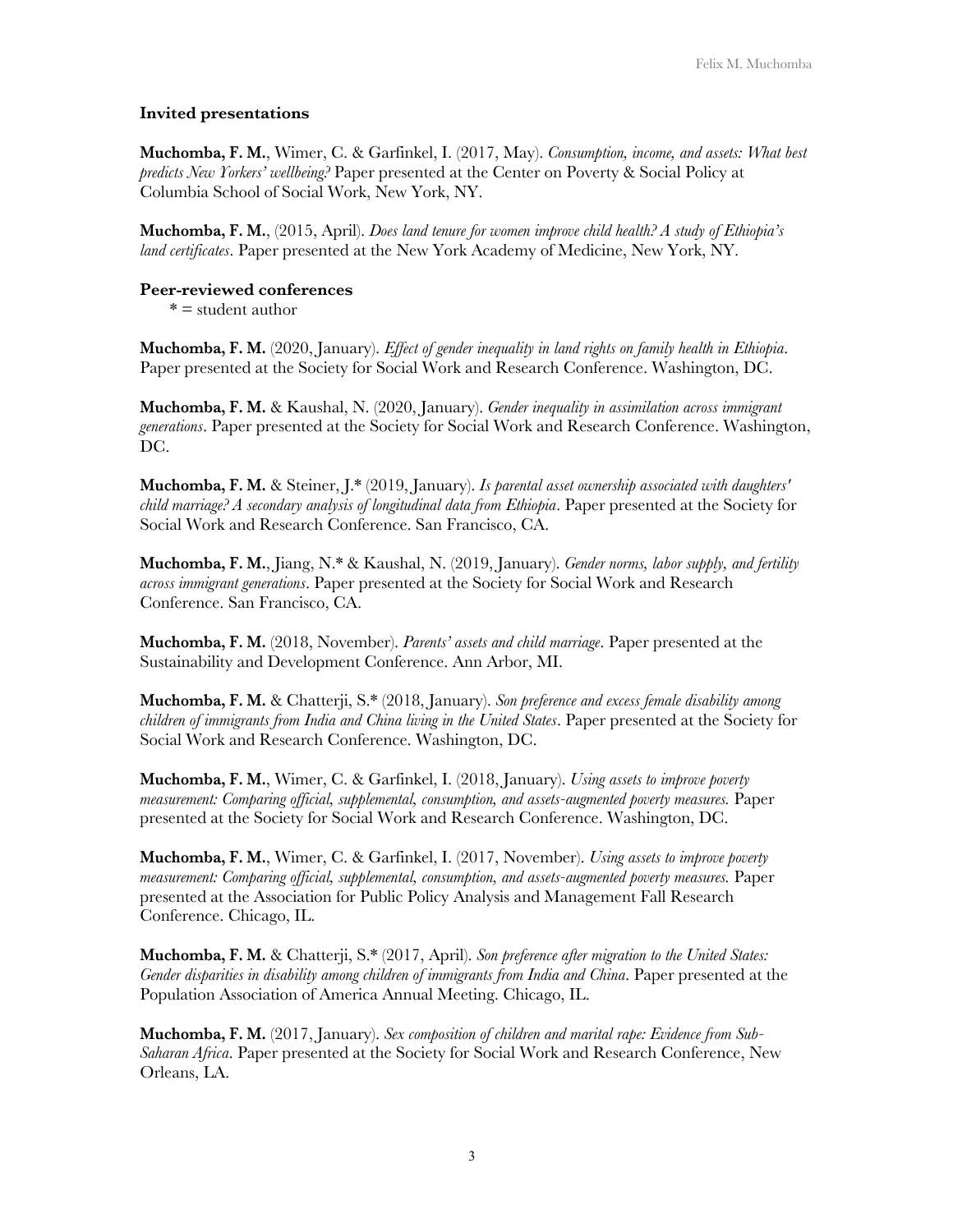**Muchomba, F. M.** & Kaushal, N. (2016, November). *How gender roles influence immigrant assimilation*. Paper presented at the Association for Public Policy Analysis and Management Fall Research Conference. Washington, DC.

Kaushal, N. & **Muchomba, F. M.** (2016, June). *How consumer price subsidies affect nutrition*. Paper presented at the Global Conference on Prosperity, Equality and Sustainability. New Delhi, India.

**Muchomba, F. M.** (2016, April). *The effect of child gender composition on spousal sexual abuse: an instrumental variable approach*. Paper presented at the Consortium of Universities for Global Health Annual Conference, San Francisco, CA. Conference abstract published as

**Muchomba, F. M.** (2016). The effect of child gender composition on spousal sexual abuse: an instrumental variable approach. *Annals of Global Health*, *82*(3), 543-544.

**Muchomba, F. M.** (2016, April). *Effect of free primary school education on mothers' risky sexual behavior: Evidence from Kenya*. Paper presented at the Population Association of America Annual Meeting, Washington, DC.

**Muchomba, F. M.** & Kaushal, N. (2016, April). *How gender roles influence immigrant time use*. Paper presented at the Population Association of America Annual Meeting, Washington, DC.

**Muchomba, F. M.**, Chan, C., & El-Bassel, N. (2015, May). *Women's relative socioeconomic status and communication in sexual relationships*. Paper presented at the Population Association of America Annual Meeting, San Diego, CA.

Kaushal, N. & **Muchomba, F. M.** (2015, April). *Missing time with parents: Son preference among Asians in the United States*. Paper presented at the Population Association of America Annual Meeting, San Diego, CA.

**Muchomba, F. M.** (2014, May). *What is the impact of increased women's land rights on nutrition? A study of Ethiopia's land reform*. Paper presented at the Population Association of America Annual Meeting, Boston, MA.

**Muchomba, F. M.** (2013, November). *Impact of Kenya's free primary education on the transactional sex behavior of mothers of school-aged children.* Paper presented at the American Public Health Association Annual Meeting, Boston, MA.

**Muchomba, F. M.**, Wang, J. S., Agosta L., & Oh, H. Y. (2013, January). *The impact of women's land ownership on sexual risk taking in Kenya*. Paper presented at the Society for Social Work and Research Conference, San Diego, CA.

**Muchomba, F. M.**, El-Bassel, N., Gilbert, L., Ismayilova, L., Terlikbayeva, A., Mergenova, G., Shaw, S.A., & Merali, N. (2012, July). *HIV risk among male migrant workers in Central Asia: Do masculinity beliefs about sexuality and marriage matter?* Paper presented at the International AIDS Conference, Washington, DC.

**Muchomba, F. M.**, Gearing, R. E., & El-Bassel, N. (2012, July). *Adherence to topical microbicides and oral pre-exposure prophylactic HIV preventative treatments: What are the barriers and how are they addressed?* Paper presented at the International AIDS Conference, Washington, DC.

#### **Departmental presentations**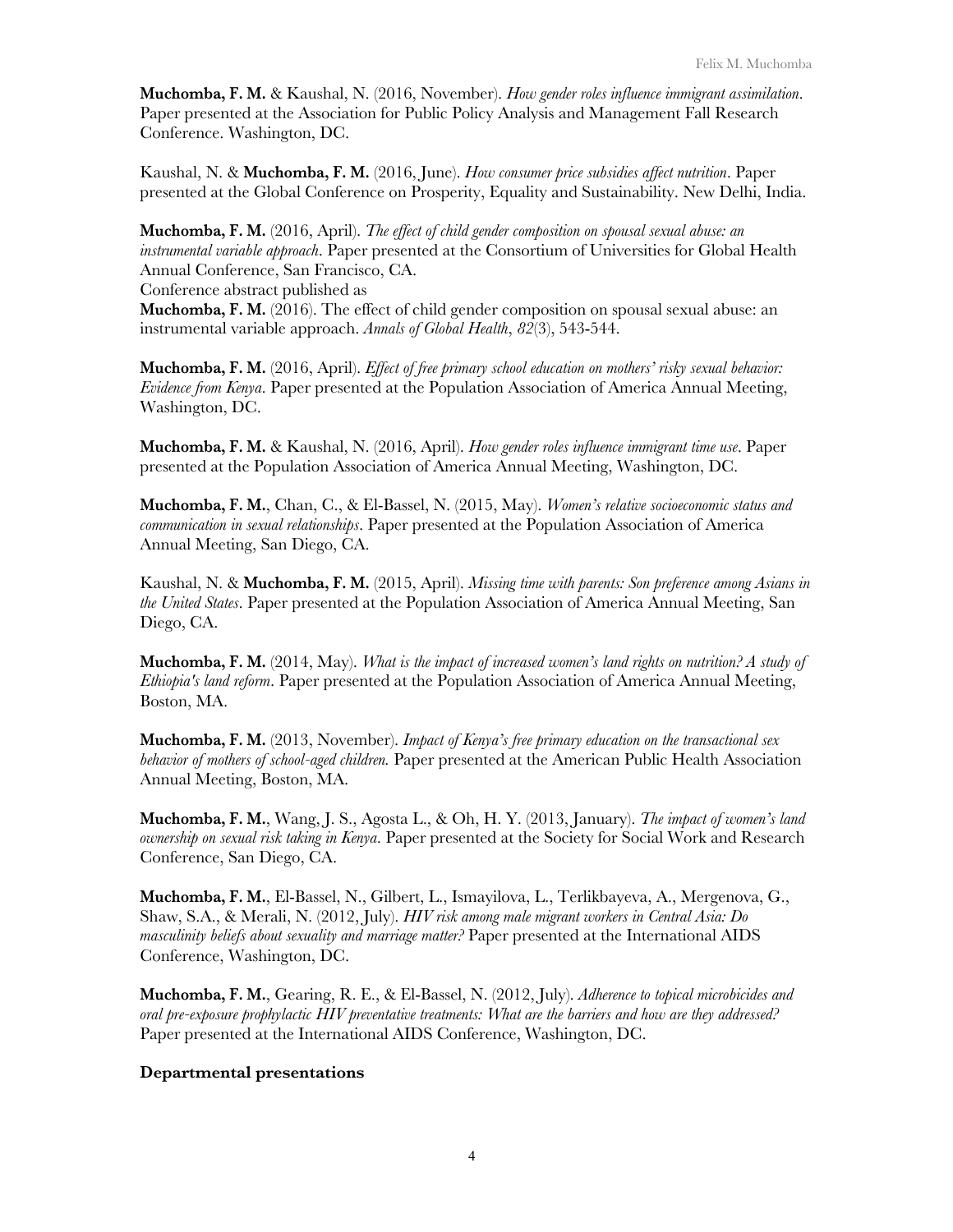**Muchomba, F. M.** (2016, May). *Sex composition of children and marital rape: Evidence from Demographic and Health Surveys in Sub-Saharan Africa*. Paper presented at the Rutgers University Social Contexts and Health Research Group, New Brunswick, NJ.

**Muchomba, F. M.** & Kaushal, N. (2014, October). *Son preference among Asians in the United States*. Paper presented at the Social Policy Seminar, Columbia Population Research Center, New York, NY.

## **GRANTS AND CONTRACTS**

2020-2022. PI, *Exploring policy levers with the potential to improve and to reduce racial and ethnic disparities in maternal health in New Jersey*, Robert Wood Johnson Foundation (RWJF). Award #77344. \$250,000

2019-2021. PI, *Parents' assets and risk for child marriage in Ethiopia*, Rutgers University Research Council. (one-year no cost extension). \$1,900

2019-2020. PI, *What are the public policy determinants of maternal mortality and morbidity?*, Rutgers University Program for Early Career Excellence Mini Grant. \$500

2019-2020. PI, *What are the drivers of child marriage in sub-Saharan Africa?*, Rutgers University Program for Early Career Excellence Mini Grant. \$460

2016-2017. PI, *Health and consumption effects of public pension*, Rutgers University Research Council. \$1,500

2016-2017. Contractor, *Robin Hood Poverty Tracker Project*, Columbia University. (PI: Garfinkel).

#### **TEACHING**

#### **Courses taught**

Rutgers University School of Social Work Social Welfare Policy and Services II (Master's; 2018, 2019) Methods of Social Work Research I (Master's; 2016, 2018, 2019) Quantitative Research Methods (PhD; 2015, 2016, 2017, 2018, 2019)

Columbia University School of Social Work Statistical Data Analysis using Stata Workshop (PhD; 2014)

Columbia University Mailman School of Public Health Intervention Design, Lab Instructor (Master's; 2011) Theories in Public Health Research & Practice, Teaching Assistant (Master's; 2010)

Middlebury College Department of Computer Science Lego Robot Design Studio, Co-instructor (Undergraduate; 2005)

#### **Dissertation/Thesis supervision**

Ongoing: Alexandra Haralampoudis, Rutgers School of Social Work, PhD (Committee Member) Ongoing: Feng-yi Liu, Rutgers School of Social Work, PhD (Committee Member) Ongoing: Amal Killawi, Rutgers School of Social Work, PhD (Committee Member) Ongoing: Jordan Steiner, Rutgers School of Social Work, PhD (Committee Member)